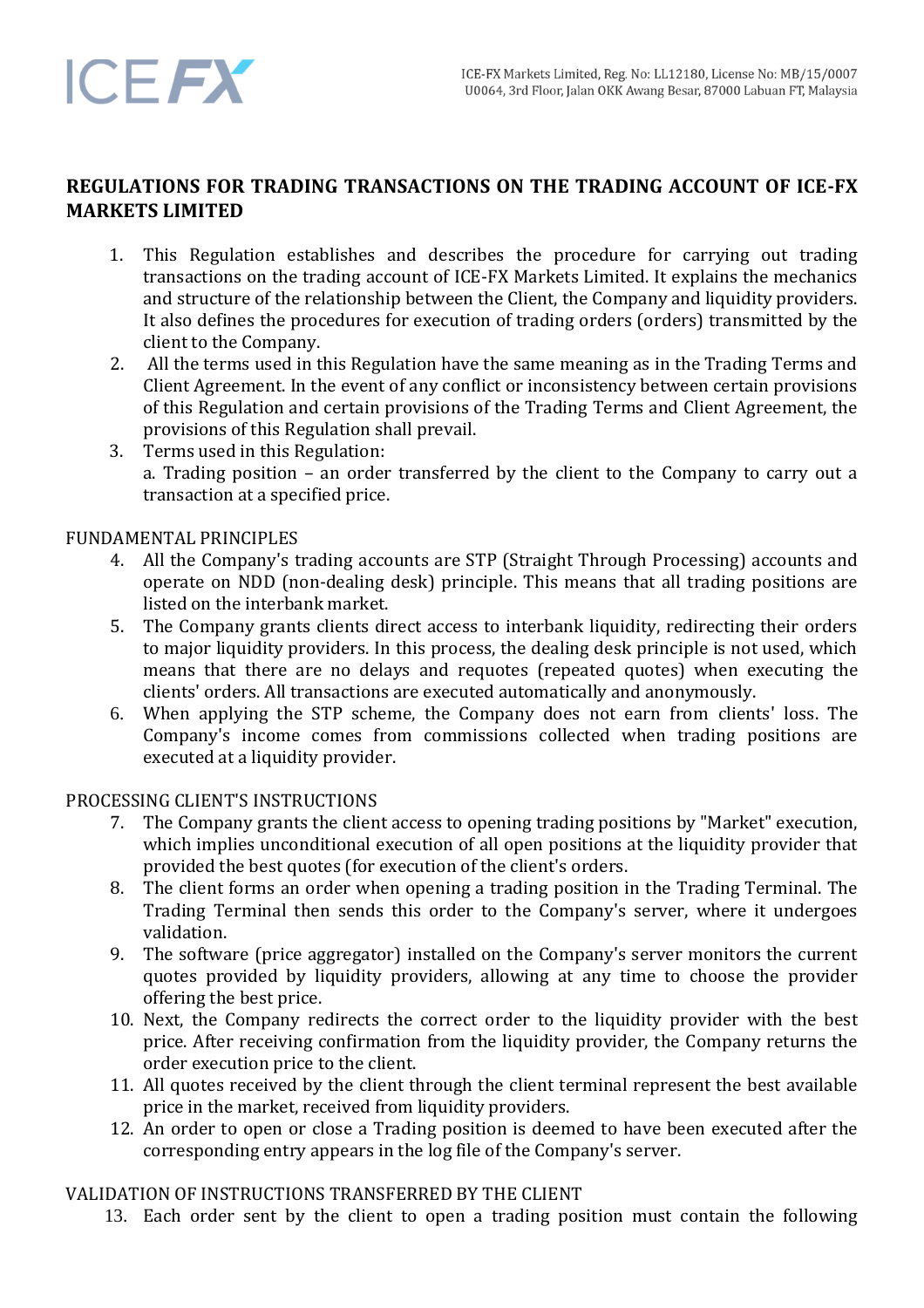

required parameters:

- a. Name of financial instrument
- b. Desired opening price;
- c. Position size (lot size);
- 14. For pending orders, the client must additionally specify the order type Sell Stop, Buy Stop, Sell Limit or Buy Limit;
- 15. The client can also specify the following additional parameters, if he deems it necessary:
	- a. Take Profit value;
	- b. Stop Loss value;
- 16. An order will be deemed invalid and rejected in the following cases:
	- a. If any of the required parameters is missing or its value is invalid;
	- b. If the value of one or more optional parameters is invalid;
	- c. If the Free Margin in the client's account is not enough to support that position;

## TRADING INFORMATION

- 17. A trading position for buy is opened at the Ask price, and closed at the Bid price. A trading position for sale is opened at the Bid price, and closed at the Ask price.
- 18. The Company's server operates under the GMT+1 time zone.
- 19. The process of moving open positions to the next day starts at 23:59:45 of the server time and, unfailingly, carried out for all positions that remained open between 23:59:45 and 23:59:59 of server time. A swap fee is charged for keeping a position open overnight.
- 20. The spread, swap, leverage amount and amount of commissions charged by the Company are indicated on the Company's website in the Trading Terms section and in the Contract details.
- 21. In the event of a change in the marginal leverage used in the Company's trading accounts, the Company undertakes to notify all clients of the forthcoming change no later than 14 calendar days before this change comes into effect. After receiving such notice, the client is obliged to check whether the balance of his trading or managed account has sufficient free margin to maintain positions open after the change in leverage comes into effect.
- 22. Given the level of volatility in market prices and volumes, the Company does its utmost to ensure the best execution of client's orders under current market conditions. Client's orders (Buy/Sell, Buy Limit, Buy Stop, Sell Limit, Sell Stop, Stop Loss and/or Take Profit) are executed at the requested price. However, during significant volatility in the market, release of important news or gaps at the opening of a new trading session, Buy/Sell Stop and Stop Loss orders may not be executed at the requested price, but will be executed at the best possible price. In this case, a Take Profit order that is lower/higher than a Buy Stop/Sell Stop order or a Stop Loss order that is above/below Buy Stop/Sell Stop order will be deleted upon activation.

# OPENING OF TRADING POSITIONS ON A TRADING ACCOUNT

- 23. To open a Trading position at the current market price through the Trading Terminal, the client must select any of the options described below. In doing so, the client must ensure that his orders for opening a new Trading position are in accordance with the requirements described in clauses 13-16 of this Regulation:
	- a. Click the "Buy" or "Sell" button at the moment when market quotes for the chosen financial instrument suit the client.
	- b. When the Trading Terminal is open, press F9 key to move to the new order creation window. There, the client should click the "Buy by Market" or "Sell by Market" button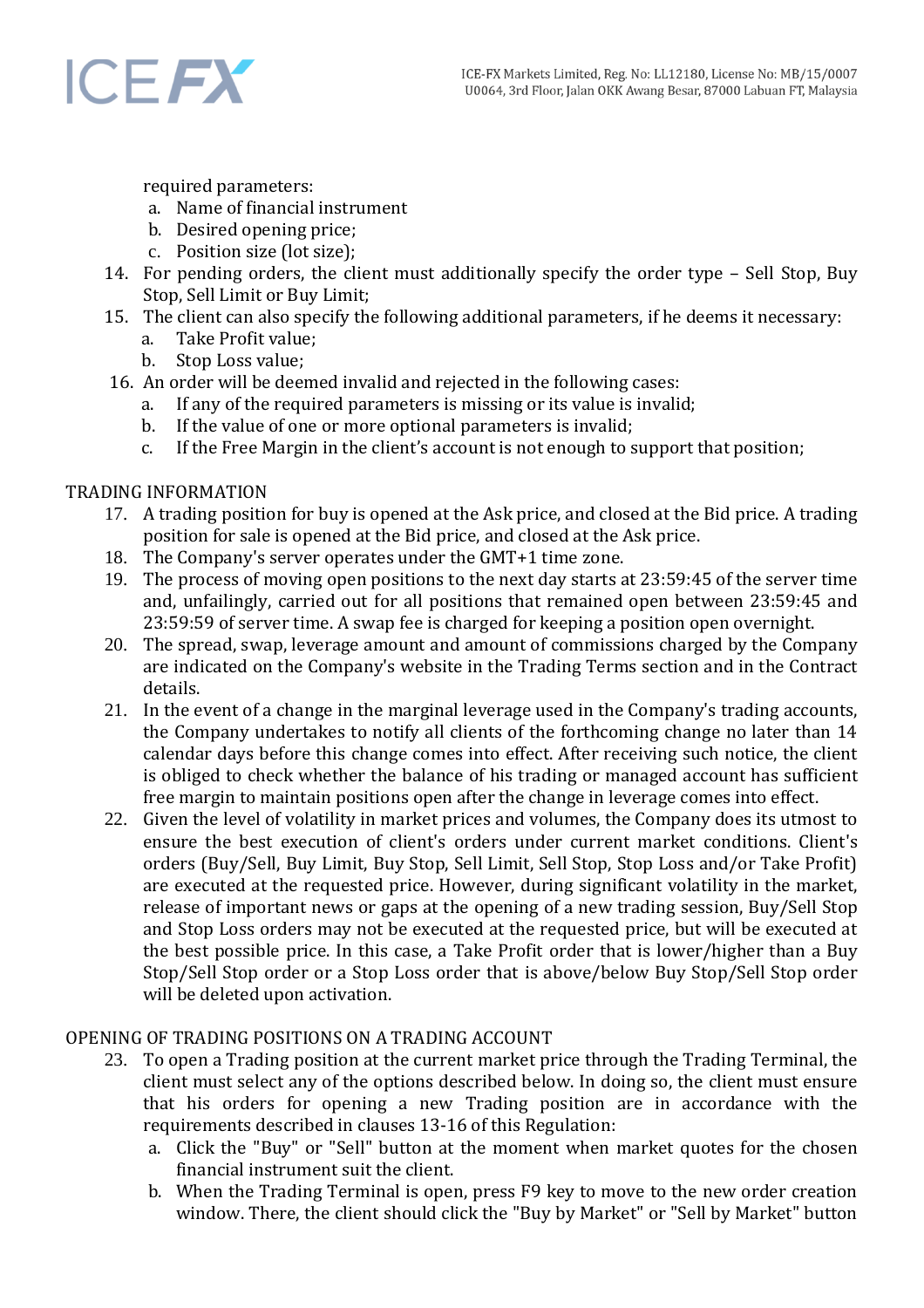

at the moment when market quotes for the chosen financial instrument suit the client.

- 24. Once a client's order to open a Trading position is received on the Company's server, the status of the trading account is automatically checked for the presence of a Free Margin for the opened Trading position. If the Free Margin is sufficient to open a Trading position, then the client's order will be executed according to clauses 7-12 of this Regulation.
- 25. Each open Trading position in the Trading Terminal is assigned a unique ticker.

## CLOSING TRADING POSITIONS ON A TRADING ACCOUNT

- 26. To close a Trading position at the current market price through the Trading Terminal, a client must choose any of the options described below. At the same time, the Trading position will be closed at the market price received from the Company's liquidity providers, which was on the Company's server at the time the order to close the Trading position was received:
	- a. Click the "Close" button at the moment when market quotes for the selected financial instrument suit the client.
	- b. Through the context menu called when the order responsible for the relevant Trading position is clicked, click "Close Order" in the list that appears.
- 27. Open Trading positions may be closed automatically when the market price for the financial instrument reaches the Stop Loss and Take Profit level set by the client for this Trading position. However, during significant volatility in the market, release of important news or gaps at the opening of a new trading session, Trading positions may not be executed at the price specified in the relevant Stop Loss and Take Profit parameters, but will be executed at the best possible price.
- 28. The client may use the opportunity to partially close a selected Trading position. To do this, he should call the context menu when the order for the corresponding Trading position is selected, and click "Modify or Delete Order". In the dialog that appears, the client should select "Market execution" in drop-down menu "Type", and then set the value of the size (lot size) of the modified Trading position that he wants to close at the current market price, confirming his decision by clicking the "Close No " button.
- 29. The Company may start closing the client's open positions, starting with the most unprofitable ones, if the Margin Level falls below 60%. In the event that the Margin Level falls below 40%, all the client's open positions, starting from the most unprofitable ones, will be automatically closed at the current market price.

## TYPES OF ORDERS USED ON THE TRADING ACCOUNT

- 30. The following types of pending orders can be opened on a trading account:
	- a. Sell Stop to open a trading position to sell at a price lower than the current price, at the time the order is placed;
	- b. Buy Stop to open a trading position to buy at a price higher than the current price, at the time the order is placed;
	- c. Sell Limit to open a trading position to sell at a price higher than the current price, at the time the order is placed;
	- d. Buy Limit to open a trading position to buy at a price lower than the current price, at the time the order is placed;
- 31. The following orders can be used to close a position:
	- a. Take Profit to close a previously opened position at a price that is more profitable for